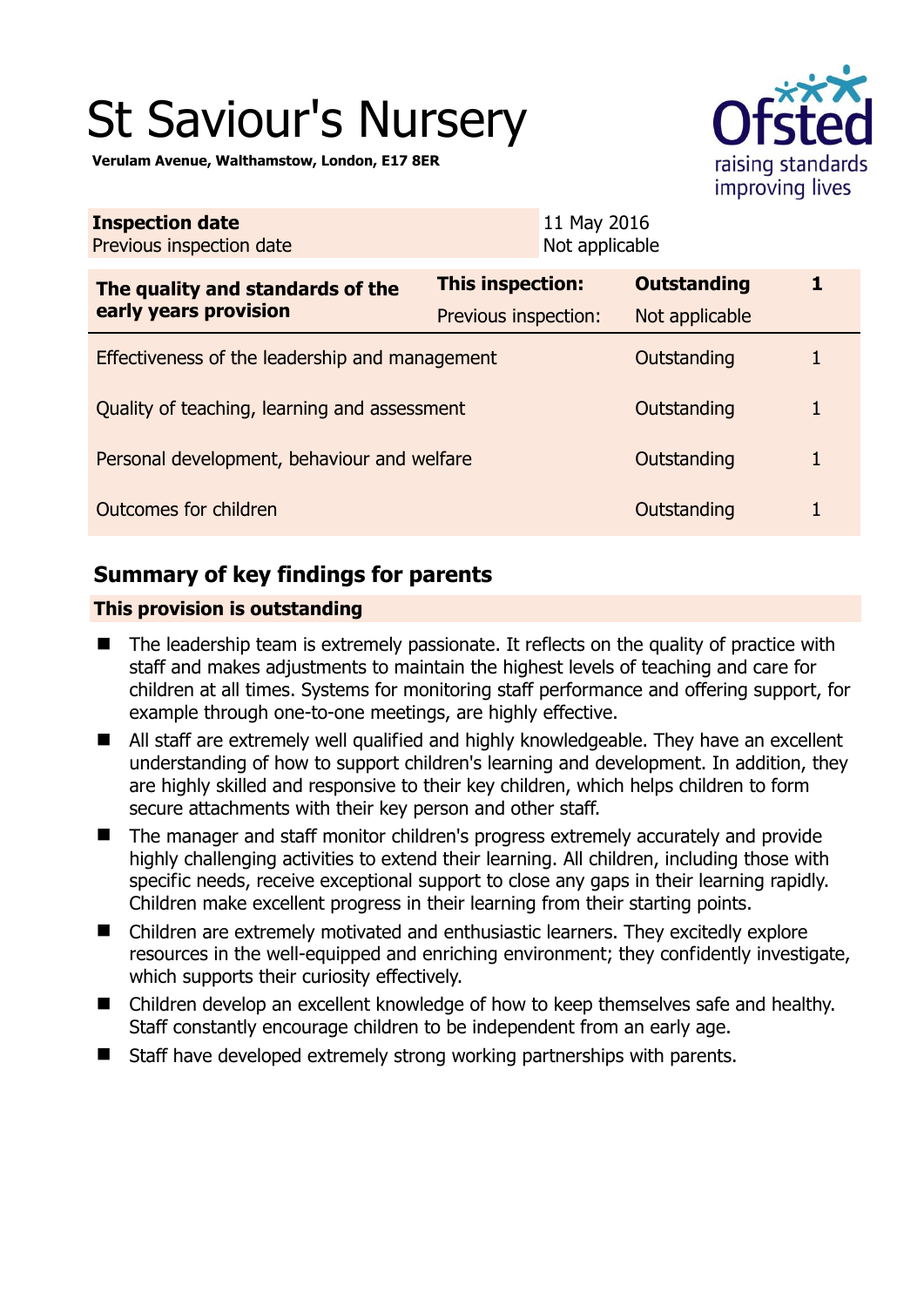## **What the setting needs to do to improve further**

### **To further improve the quality of the early years provision the provider should:**

■ consider ways to reduce noise levels during changes in the routine, to support children's listening skills and to enhance their level of enjoyment during these times.

### **Inspection activities**

- $\blacksquare$  The inspector observed all rooms in the setting, and assessed the quality of teaching and the impact this has on children's learning.
- The inspector carried out a joint observation with the registered person and manager.
- The inspector observed children and looked at their learning, assessments and plans for future development.
- The inspector held a long discussion with the registered person and managers, sampled documentations and checked staff's knowledge of safeguarding.

## **Inspector**

Anahita Aderianwalla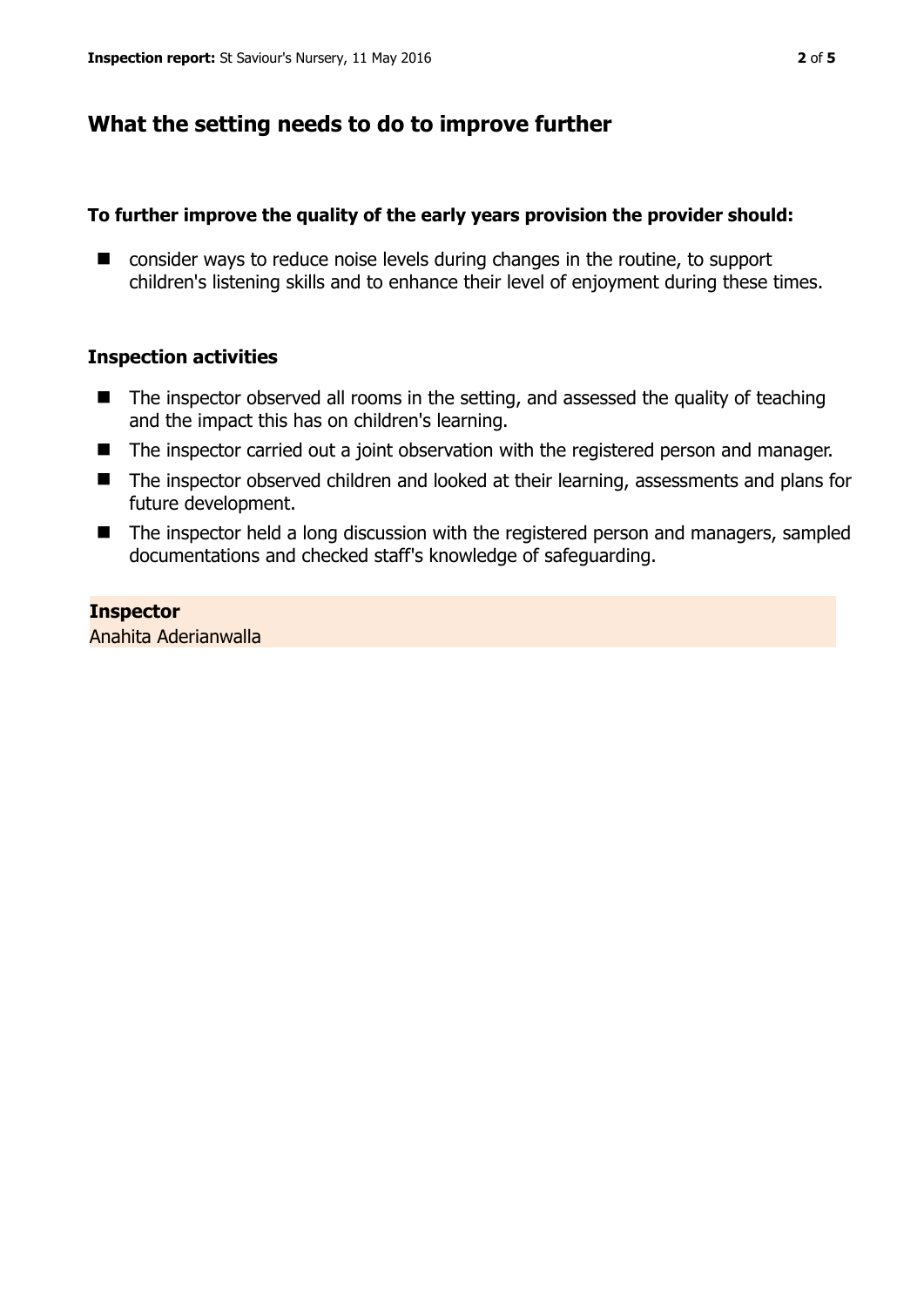## **Inspection findings**

## **Effectiveness of the leadership and management is outstanding**

Leaders have high expectations of the staff team. The Nursery Director supports the wellqualified staff to continue their professional development and gain new skills, to strengthen their excellent teaching practice. Leaders and staff recognise every opportunity to involve parents in their children's development. They keep parents well informed about their children's learning, well-being and progress. Partnership working with other professionals is remarkably effective and ensures that all children make continuous progress. Safeguarding is effective. Leaders ensure all staff have a strong awareness of the extremely robust procedures to promote children's welfare and keep them safe from any risk of harm.

### **Quality of teaching, learning and assessment is outstanding**

Staff are extremely enthusiastic and have high expectations of all children. They rigorously and accurately assess children's progress, to precisely identify next steps for each child's development, and plan challenging activities to extend their learning. Staff skilfully adapt activities to ensure all children get the most from them. They skilfully join in children's play, and introduce new mathematical and language skills. For example, when children mould dough into caterpillars, staff skilfully ask questions to help children build on their counting skills, solve simple addition, and support their communication and language development. Staff inspire children with exceptional experiences that motivate them to learn. For example, during the inspection, babies thoroughly enjoy exploring with coloured spaghetti, while staff repeated the names of colours and counted the spoonsful of spaghetti that babies picked up from the tray and placed into the bowl.

## **Personal development, behaviour and welfare are outstanding**

Babies and young children form very secure attachments with their key person, which help support their emotional well-being. They quickly settle in and confidently develop relationships with other staff and children. All children have high levels of respect for one another. They effectively take turns and cooperate extremely well with their friends and other staff, although occasional changes to routines can unsettle some children and raise the noise levels. Staff encourage children to share their impressive knowledge, such as which food is extremely good for them, with their friends. Babies and young children enjoy an abundance of physical activities; for example, they enjoy jumping through obstacle courses onto soft-play areas while outdoors.

## **Outcomes for children are outstanding**

Children's behaviour is exemplary. They show high levels of confidence, curiosity and capacity for learning. All children learn an excellent range of skills, which prepares them exceptionally well for the next stages in their learning, and eventually school.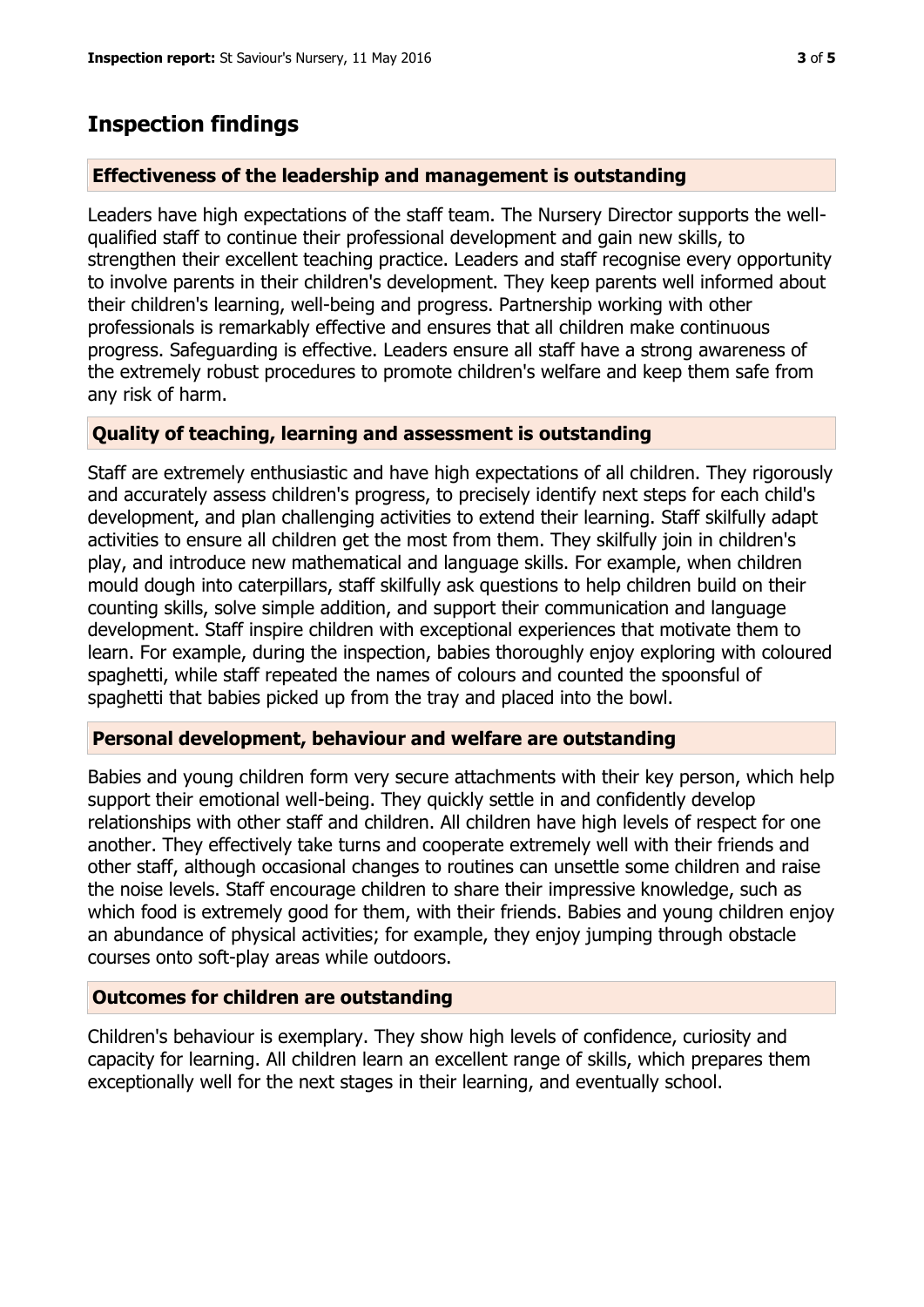## **Setting details**

| Unique reference number       | EY482898                                               |  |
|-------------------------------|--------------------------------------------------------|--|
| <b>Local authority</b>        | <b>Waltham Forest</b>                                  |  |
| <b>Inspection number</b>      | 995751                                                 |  |
| <b>Type of provision</b>      | Full-time provision                                    |  |
| Day care type                 | Childcare - Non-Domestic                               |  |
| <b>Registers</b>              | Early Years Register, Compulsory Childcare<br>Register |  |
| <b>Age range of children</b>  | $0 - 3$                                                |  |
| <b>Total number of places</b> | 40                                                     |  |
| Number of children on roll    | 48                                                     |  |
| <b>Name of provider</b>       | Nurseries Of St. Mary's & St. Saviour's                |  |
| Date of previous inspection   | Not applicable                                         |  |
| <b>Telephone number</b>       | 02085200612                                            |  |

St Saviour's Nursery registered in 2014. It is situated within the site of St Saviour's Primary School in Walthamstow, in the London Borough of Waltham Forest. The nursery operates throughout the year, except for bank holidays and Christmas closures. The nursery opens Monday to Friday, from 8am to 6pm. The provider employs 17 members of staff, and other administration staff. The provider receives funding to provide free early education for children aged two and three years.

This inspection was carried out by Ofsted under sections 49 and 50 of the Childcare Act 2006 on the quality and standards of provision that is registered on the Early Years Register. The registered person must ensure that this provision complies with the statutory framework for children's learning, development and care, known as the Early Years Foundation Stage.

Any complaints about the inspection or the report should be made following the procedures set out in the guidance 'Complaints procedure: raising concerns and making complaints about Ofsted', which is available from Ofsted's website: www.gov.uk/government/organisations/ofsted. If you would like Ofsted to send you a copy of the guidance, please telephone 0300 123 4234, or email enquiries@ofsted.gov.uk.